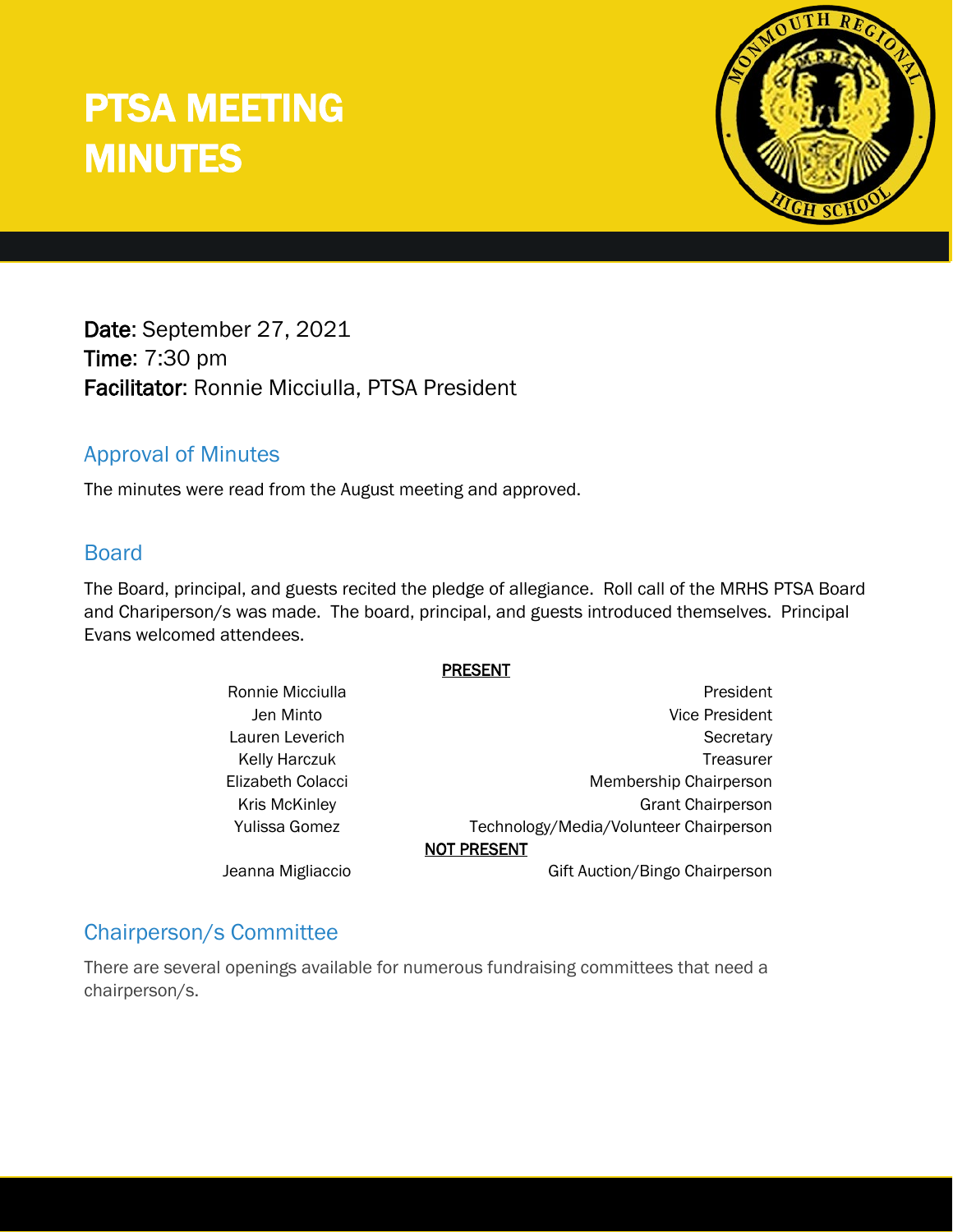# Treasure's Report

#### Income (monies raised)

\$500 from Woody's \$534 from Splish Splash \$200+ from sale of t shirts \$50 from sale of masks \$200+ from membership sales \$200 from donations

#### Expenses (monies spent)

\$550 to fund PTSA breakfast welcoming back teachers and staff. \$474 for cost of Monmouth Falcon T shirts.

## Principal's Report

Principal Evans discussed homecoming, which is tentatively scheduled for October 9, 2021, outdoors, weather permitting. Also mentioned was that the one 50-minute lunch period for all has been modified into four 25-minute lunch periods. This new change will reduce student capacity to serving 215 students per period.

#### New Business

- Recap of Splish Slash Car Wash: September 11, 2021, a fundraiser was held Splish Splash Car Wash in Tinton Falls generously donated all profits from over four hours of customer activity.
- Recap of Woody's Restaurant: September 16,2021, a fundraiser was held by Woody's restaurant in Tinton Falls. Woody's generously donated 15% of all dine in orders for the day.
- PTSA has been working hard selling masks, shirts, and gaiters at all recent school events, as well as encouraging all to join the MRHS PTSA.
- Teachers Grants Application Process: Kris McKingley volunteered to organize the applications for the board.

# Committee Reports

#### Committee reports

- Membership: As of Monday, September 27, 2021, we have 38 members enrolled.
- Volunteers: Ronnie Micciulla advises we need as many volunteers (both students and adults) to spearhead and assist various fundraising committees, as well as help during events.